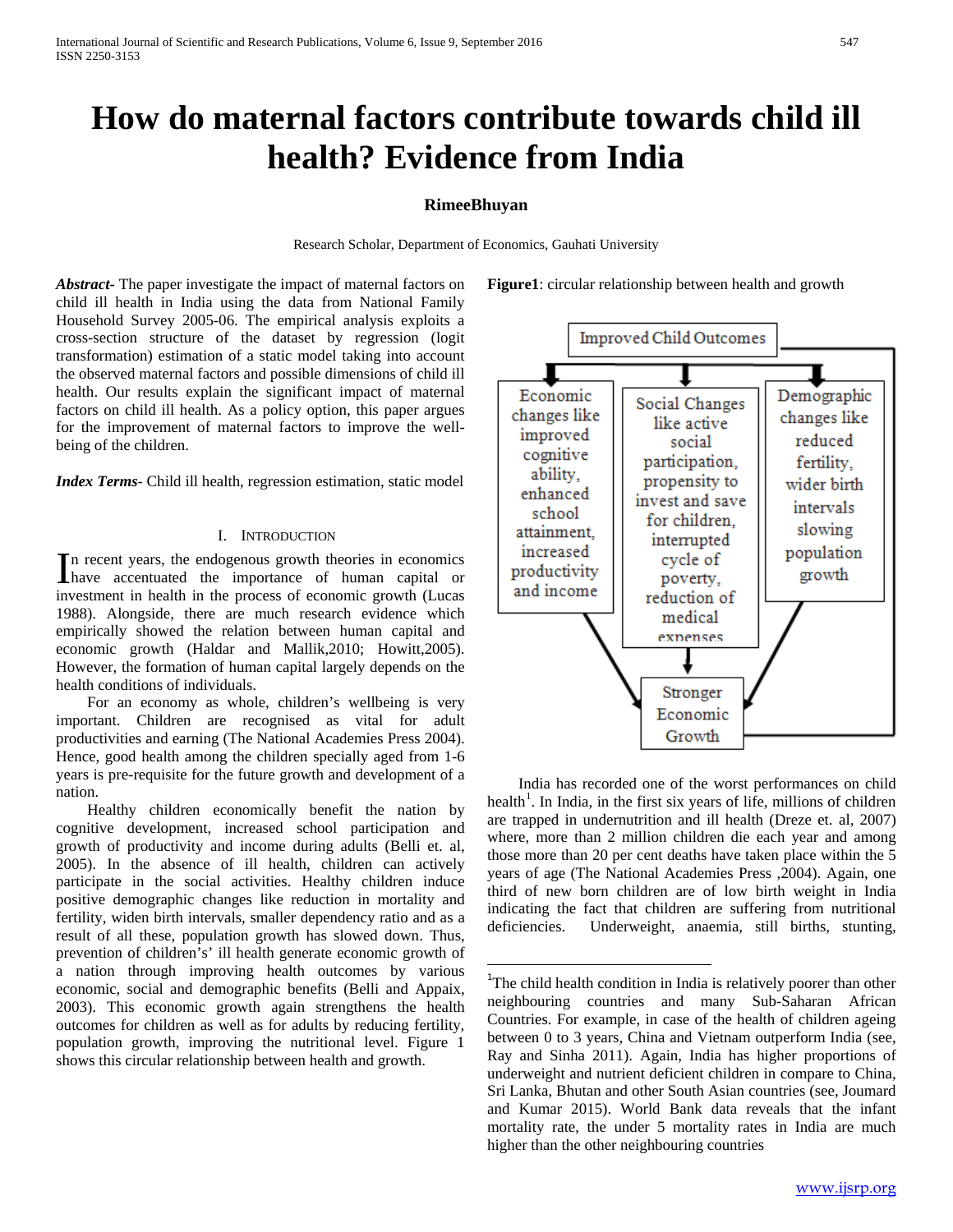wasting are some of the existing child health problem in India. Almost 48 per cent children are stunted, almost 20 per cent are wasted, 43 per cent are underweight and 70 per cent children are anaemic (NFHS 3).

 Ill health of children is associated with the nutritional and socio-economic status of their mothers as mothers are considered to be the primary care givers to the infants and children in almost all societies around the world (UNDP, 1995). Mother's nutritional level, breastfeeding, adequacy and access to pre natal and neo natal care, maternal education level and their economic status as well as social status, time provided for child care, health seeking behaviour etc. are some factors through which mothers are very much related with child health. At the same time, women in India are severely deprived compared to other developing countries<sup>[2](#page-0-1)</sup>. Here, more than one third of women of reproductive age group suffer from chronic nutritional deficiency (NFHS 3). Again, more than55 per cent of the women are exposed to domestic violence (Pahuja, 2011) and women are as half likely to be employed in compare to men in India. So, it is important to find the effect of mothers' well-being and status on child ill health.

 Malnutrition among women is the most important determinants of child health. It has found that nutritional status of mother significantly associated with the nutritional status of young children Malnutrition among women leads to increased numbers of perinatal and neonatal mortality, increases the risks of low birth weight babies, still births, miscarriage etc. (Krasovec and Anderson, 1991). Literature showed that malnourished mother gave birth to a high proportion of low birth weight and stunted children (Teller et. al, 2000; Genebo et. al,1999). A woman whose Body Mass Index(BMI) was less than 18.5 (underweight) has about 30% higher likelihood of having a low birth weight baby than a woman whose BMI was greater than 18.5 (normal and overweight) (Dharmalingam, 2010). But, no negative association has been found between BMI and child wasting in some cases (Mishra and Ray, 2012).

 Again, Children's ill health is one of the adverse consequences of violence against women (Ahmed et. al, 2006). Different studies revealed the adverse influence of domestic violence upon the child health (Murphy et. al, 2001, Jejeebhoy, 1998; Ahmed et. al, 2006; Ackerson and Subramanian, 2009). It has been examined that domestic violence leads to psychological stress among women, which increases the risk of poor nutritional outcomes of mother as well as children by causing anaemia, underweight and other nutritional deficiencies among children. Domestic violence has also resulted inadequate decision making power of women about the types and quantities of food, women prepare for themselves and for their children, which finally contribute to ill health of children.

 Children health is also related to working status of women. Different studies have provided inconsistent results regarding the direction of relationship between mother's working status and child health. Some literature have provided that women's work has positive influence on their child nutritional status by utilising their income for better food and better treatment of child's illness (Ukwuani and Suchindram, 2003; Engel, 1993; Jayachandra and Jarvis, 1986; Blau et. al, 1996). Again, some other studies viewed working mother as disadvantageous for the sound health of children, they showed that children of non-working mothers have better nutritional status as non- working mothers have more time available for child care i.e. children are expected to receive less attention and less nutritional food from their working mothers (Sivakami, 1997;Srivastava et. al, 2012).

 Media exposure is very important for demographic as well as health changes. Mishra et. al 1999 in their study revealed that Children of mothers who are regularly exposed to mass media are less likely to be stunted, wasted and underweighted. Literature provide that mass media including radio, television and cinema are playing effective role to educate mothers about maternal and child health care services and different family planning programmes by increasing awareness and knowledge along with changes in social norms and attitude which again lead to positive health outcomes of children (Asp et. al, 2014).

 Given this background, the present study attempts to answer the question whether the maternal factors has influenced child ill health in India, i.e., to examine how changes in child ill health are related to changes in the nutritional, social and economic status of mothers.

### II. DATA AND METHODOLOGY

 The data are drawn from National Family Health Survey study (NFHS-[3](#page-1-0))<sup>3</sup>, a nationally representative study conducted during 2005-06. Our sample includes grouped data for all the 29 states of India. Based on the summery of different theories, 6 variables of child health are selected to construct a child ill health index (table 1).

**Table 1:** Variables for constructing child ill health index

Low Birth The child ill health index includes Weight percentage of children whose birth weight is less than 2.5 kilogrammes. These children are considered to be very small and are vulnerable to illness and death.

<span id="page-1-0"></span> $\overline{2}$ <sup>2</sup>In the article 'India and the MDGs towards a Sustainable Future for all 2015' by United Nations Economic and Social Commission for Asia and the Pacific, it has been revealed that the Gender Inequality Index (GII) for India is  $0.563$  (with  $135<sup>th</sup>$ rank) in 2014, which is almost twice the GII (0.33) of East Asia and the pacific (EAP). Work status of women in India is very poor. Labour force participation rate of women above 15 years of age is only 30 per cent in India whereas it is higher for the other neighbouring countries like Nepal (79.9%), Bhutan (66.4%), Bangladesh (57.3) and Sri Lanka (35%).

<sup>-&</sup>lt;br>3 <sup>3</sup>The third National Family Household survey coordinated by the International Institute for Population Sciences (IIPS) under the guidance of Government of India was conducted in 2005-06. It provides information on fertility, mortality, family planning along with other important aspects of nutrition, health and health care. NFHS-3 collected information from a nationally representative sample of 109,041 households, 124,385 women age 15-49, and 74,369 men age 15-54. The sample of the survey covers 99 percent of India's population living in all 29 states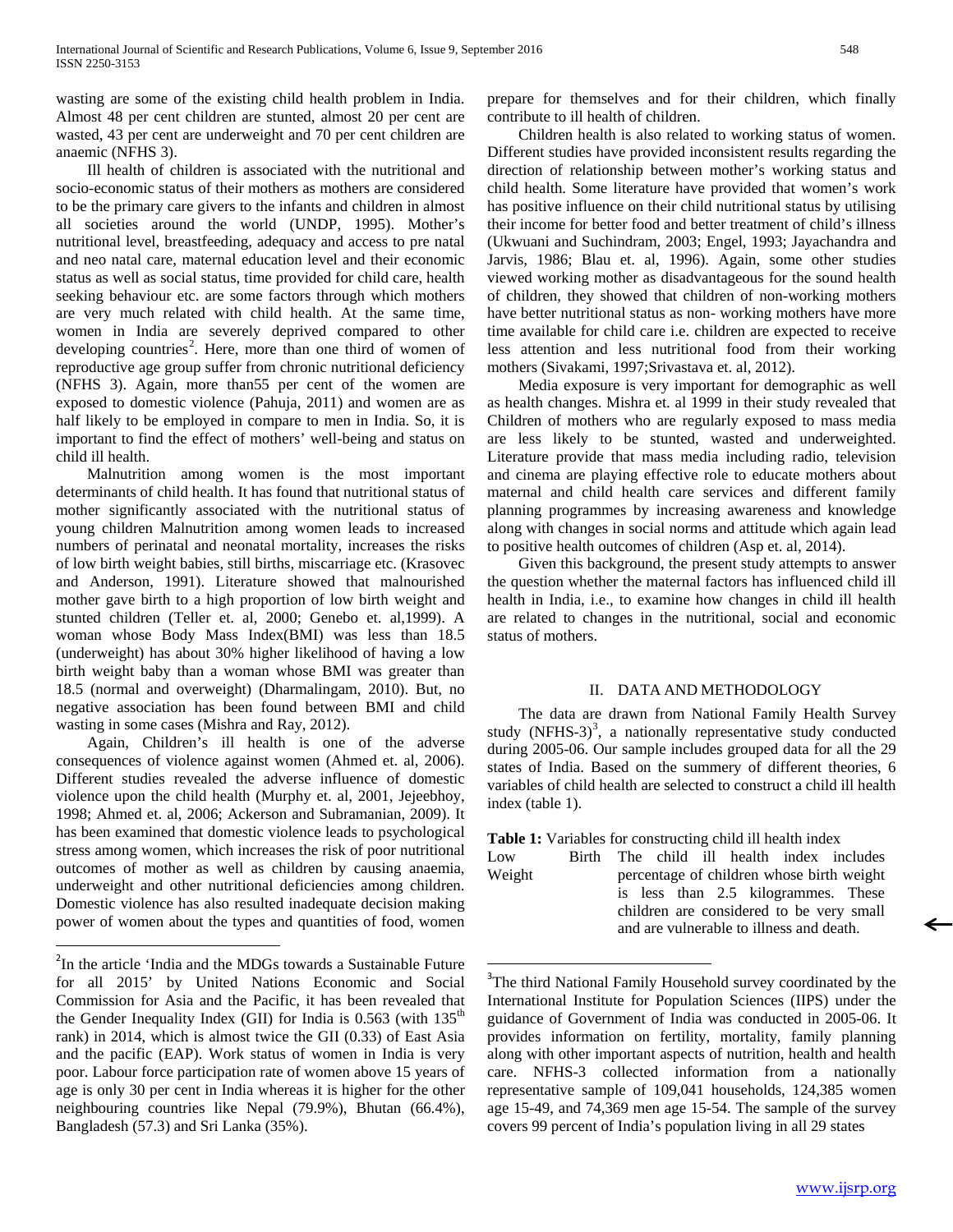| Stunting<br>(height)<br>for age) | It represents the long term effects of<br>malnutrition in a population i.e. chronic<br>malnutrition. The index includes<br>percentage of children whose Z score is<br>below minus two standard deviations (-2 |  |  |  |  |
|----------------------------------|---------------------------------------------------------------------------------------------------------------------------------------------------------------------------------------------------------------|--|--|--|--|
|                                  | SD) from the median of the reference                                                                                                                                                                          |  |  |  |  |
|                                  | population who have low height for age.                                                                                                                                                                       |  |  |  |  |
| Wasting (weight)                 | It is an indicator of acute under nutrition                                                                                                                                                                   |  |  |  |  |
| for height)                      | which occurs due to recent food deprival                                                                                                                                                                      |  |  |  |  |
|                                  | and illness. The index includes percentage                                                                                                                                                                    |  |  |  |  |
|                                  | of Children whose Z score is below minus                                                                                                                                                                      |  |  |  |  |
|                                  | two standard deviations (-2 SD) from the<br>median of reference population who are                                                                                                                            |  |  |  |  |
|                                  | considered to have low weight for age.                                                                                                                                                                        |  |  |  |  |
| Underweight                      | It takes into account both chronic and                                                                                                                                                                        |  |  |  |  |
| (weight for age)                 | acute malnutrition. The child ill health                                                                                                                                                                      |  |  |  |  |
|                                  | index includes percentage of Children                                                                                                                                                                         |  |  |  |  |
|                                  | whose Z score is below minus two                                                                                                                                                                              |  |  |  |  |
|                                  | standard deviations (-2 SD) from the                                                                                                                                                                          |  |  |  |  |
|                                  | median of reference population who are                                                                                                                                                                        |  |  |  |  |
|                                  | considered to be underweight                                                                                                                                                                                  |  |  |  |  |
| Anaemia                          | Low level of haemoglobin in blood causes                                                                                                                                                                      |  |  |  |  |
|                                  | The index undertakes<br>anaemia.<br>the                                                                                                                                                                       |  |  |  |  |
|                                  | percentage of children who are suffering                                                                                                                                                                      |  |  |  |  |
|                                  | from anaemia with level less than 11.0                                                                                                                                                                        |  |  |  |  |
|                                  | $g/dl$ .                                                                                                                                                                                                      |  |  |  |  |
| Non-live Births                  | The index contains the percentage of                                                                                                                                                                          |  |  |  |  |
|                                  | women who had given no-live births.                                                                                                                                                                           |  |  |  |  |

 First, individual variables are converted into normalised form and then we use Factor Analysis technique to extract the factor loadings. The details of sampling adequacy test and the rotated component matrix for factor analysis are given in table 2.

**Table 2:** Measures for factor analysis

| <b>KMO</b> and Bartlett's Test                                                                                    |  |  |      |         |
|-------------------------------------------------------------------------------------------------------------------|--|--|------|---------|
| Kaiser-Meyer-Olkin Measure of Sampling 584<br>Adequacy.<br>Bartlett's Test of Approx. Chi-Square<br>Sphericity df |  |  |      |         |
|                                                                                                                   |  |  |      | 114.751 |
|                                                                                                                   |  |  |      | 15      |
| Sig.                                                                                                              |  |  | .000 |         |

# **Rotated Component Matrix**

|                | Component |      |
|----------------|-----------|------|
|                |           |      |
| Wasting        | .792      | .132 |
| Anaemia        | .816      | .305 |
| Non live birth | .000      | .883 |
| Low weight     | .365      | .683 |
| Stunting       | .862      | .006 |
| Underweight    | .936      | .239 |

Extraction Method: Principal Component Analysis. Rotation Method: Varimax with Kaiser Normalization.

a. Rotation converged in 3 iterations.

 Once we construct the child ill health index, we then regress the index values by taking following maternal factors as explanatory variables (table 3).

**Table 3:** Explanatory variables of regression analysis

- Prevalence of Malnutrition of mothers as measured by Malnourished Women the poor body mass index (BMI) is considered. The study takes into account the percentage of woman whose BMI is less than 18.5 i.e. who suffer from acute undernutrition and are very thin.
- Domestic Violence It is the range of sexual, emotional and physical violence against the adults and adolescent women by their husbands as well as by other household members. In the study, percentages of married women age 15-49 who have experienced any kind domestic violence are included.

Working **Status** Percentage of currently married women age 15-49 years who were employed for last 12 months prior to survey are included as explanatory variable in the study.

Exposure to Media Percentage of women of reproductive age group 15-49 years who watch television at least once in a week is included. Only television is included as media as it is the most powerful media in India where two third mothers are illiterate.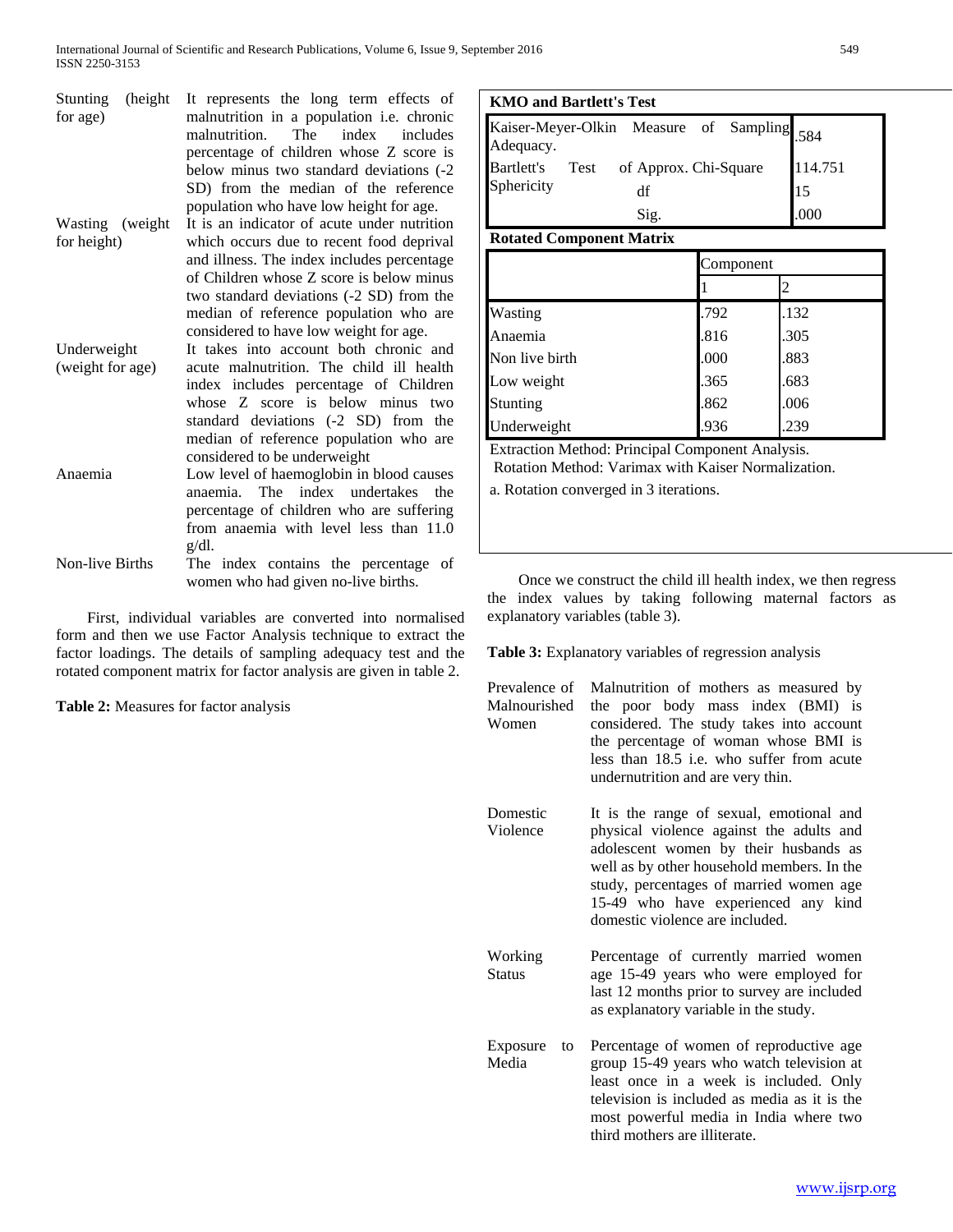The statistical model (logit transformation) used to estimate the impact of maternal factors on child ill health is:

 = + <sup>1</sup> + 2 + <sup>3</sup> + 4 + … … … … … … … … … … . . (1)

 Where CIH is the child ill health index, MW is percentage of women suffered from malnutrition; DV is the percentage of women experienced domestic violence, WW is the percentage of women employed, ME stands for percentage of women who had watched television at least once in a week,  $\alpha$  is the intercept,  $\beta_1$ ,  $\beta_2$ ,  $\beta_3$  and  $\beta_4$  are the constant associated with the independent variables, and  $\mu$  is the error term.

# III. RESULTS AND DISCUSSION

 The estimated results of equation (1), after adopting the tests for multicollinearity, are provided in table 1. In this estimation, the estimated coefficients demonstrate their expected signs are found to be statistically significant at one per cent level of significance. The adjusted coefficient of determination is 0.73; it implies that 73 percent of the variation in the child health index in India is explained by the explanatory variables. The F-statistic showing the overall fit of the model is also significant at the one percent level.

**Table 1: Result of the multiple regression analysis of Child ill health index**

| Variable/Constant | Estimated    | Standard | t value  |
|-------------------|--------------|----------|----------|
|                   | Coefficient  | Error    |          |
| Constant          | $1.555***$   | 0.227    | 6.867    |
| Malnourished      | $0.003***$   | 0.003    | 2.332    |
| Women (MW)        |              |          |          |
| Domestic          | $0.008***$   | 0.003    | 3.034    |
| Violence (DV)     |              |          |          |
| Working Women     | $-0.006***$  | 0.002    | $-2.926$ |
| (WW)              |              |          |          |
| Media<br>Exposure | $-0.002$ *** | 0.002    | $-2.962$ |
| (ME)              |              |          |          |
| Adj R Square      | 0.73         |          |          |
| F-stats $(4,24)$  | 19.922***    |          |          |

*\*\*\* level of significance at 1%* 

 As can be seen from the table 1 above, the coefficients of malnourished women (MW) and domestic violence (DV) are positive, so it can be concluded that given other things, increase in the percentage of women suffered from malnutrition and percentage of women experiencing domestic violence in India lead to increase the child ill health.

 Literature showed that low birth weight children, low weight for height children, anaemia affected children and still birth are more pronounced to the under nourished women as these mothers are physically incapable to give birth to healthy children. So, the picture is same for Indian states also, child ill health is influenced positively by the existence of nutritional deficiency among women. Again, according to prior evidence, experience of domestic violence is an indicator of low social status of women by restricting them from taking household decisions; health care decisions; decision to work and to spend money etc. With its detrimental impact on women's physical and psychological strength, domestic violence results in improper health care of themselves and their children. And the above results comprehend the fact that in India also, increases in domestic violence among women lead to increasing ill health among children.

 On the other hand, negative significant relationship has been found between the percentage of working women and percentage of women exposed to media across states of India with child ill health index i.e. working status of women and media exposure of women have negative impact on the ill health of Indian children. That means working mothers have better ability to take proper care of their children in India. As working women, they contribute to the family income which can be used for better treatment of child health and may have the authority to spend their money by their will on purchasing nutritional food for their children. And regular media exposure of women results in low ill health among Indian children as literature evidence showed mass media has been playing a major role in creating awareness among people especially among women for necessary and better care of their children and it also enhances their knowledge of using different health care facilities.

## IV. CONCLUSION AND POLICY IMPLEMENTATION

 The empirical analysis of this paper finds some supports for the research question posed in the paper, i.e., the maternal factors significantly affect the child ill health. It makes sense that the improved child health can be achieved by directly investing some of the programmes which improve mothers' socio-economic status including their health condition. The negative estimates of working women and women who have media exposure are counterintuitive. This finding may be due to the fact that the women who are employed have higher earnings to finance health care cost of their families as well as their children. The negative estimate of the media exposure is not surprising given that women who have better knowledge regarding health and health care facilities provide vital support to their children's health. Thus it is evident through the employability of women or through media exposure; female education can play a crucial role in improving child health condition. In particular, the healthspecific education policies are most important for getting the highest benefit. Alongside, government should pay sufficient attention for nutritional status/health condition of women by providing subsidiary food items, free health check-up, etc.

 Thus, the well-being of mothers' nutritional, social and economic status bear significance influence on the child ill health in India. In India, it has been studied that more than one third of women are suffered from nutritional deficiency who have a BMI of less than 18.5 indicating very thin women and similarly, about one third of women are have experienced domestic violence in